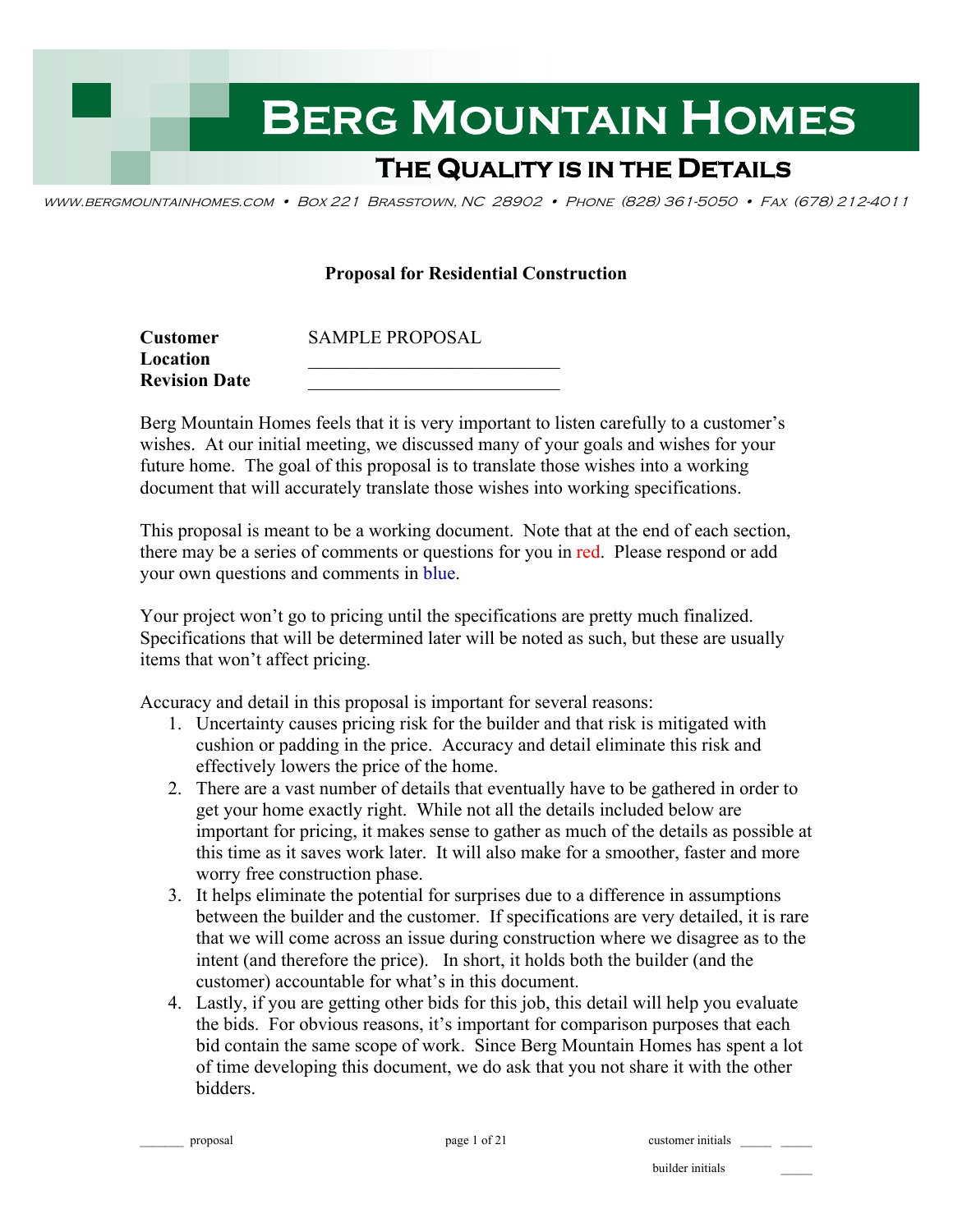Of course, we understand that not everything can be decided at this time. Often, the decision for a certain feature will be based on price which is an unknown initially. So we offer the opportunity for you to have options available. We'll be glad to price something several ways and allow you to make the decision at a later date. With respect to this document, we will initially specify a feature a certain way and provide an overall price making that assumption, but at the end of each section we'll add other options for that feature along with how that option will change the overall price. These options are usually customer initiated, but occasionally we will add an option on our own initiative if we think it might make sense and be of interest to the customer. If during the draft phase of this proposal, you do make a decision on an option just let us know and we'll modify the specifications and pricing accordingly.

Additionally, allowances will be used in other areas where a final decision can not be reached. Of course, you will have typical allowances such as plumbing fixtures, lighting fixtures, flooring, etc. But in some cases, we may provide allowances for other construction items such as decking or masonry if we can't be sure of the scope of that item. Sometimes allowances will be in whole dollars and when it makes sense, they may be based on measurements such as square or linear footage. Berg Mountain Homes tries to make sure that allowances are healthy as we don't want you to experience surprises in the form of overages with respect to these allowances. Whenever possible, you should attempt to validate the amounts of the allowances provided by doing a little bit of shopping to see if what we provided seems to be reasonable for your tastes and wishes.

OK, enough talk, let's get started…

#### **General**

- 1. When this document is finalized (and you hopefully choose Berg Mountain Homes as your builder), this document will be incorporated by reference into the final Construction Agreement.
- 2. Unless amended in writing, please note that any specification made in this proposal will supersede any blueprints, drawings, plans or verbal discussions.
- 3. Construction materials and methods may vary from the blueprints or from the construction notes provided in the blueprints; but at all times state Residential Building Codes will be met or exceeded
- 4. Throughout this document, elevations (views from the side rather than overhead) are given with the view side of the home being the rear elevation, the opposite side being the front elevation (the street side) and then the left and right elevations being from a front elevation perspective. All dimensions are in format width x depth with a front elevation perspective.
- 5. To facilitate the eventual creation of work orders for the sub-contractors, this document is organized generally by trade contractor and loosely follows the home building construction schedule (that's why it starts with sitework, excavation and concrete).

proposal proposal page 2 of 21 customer initials  $\Box$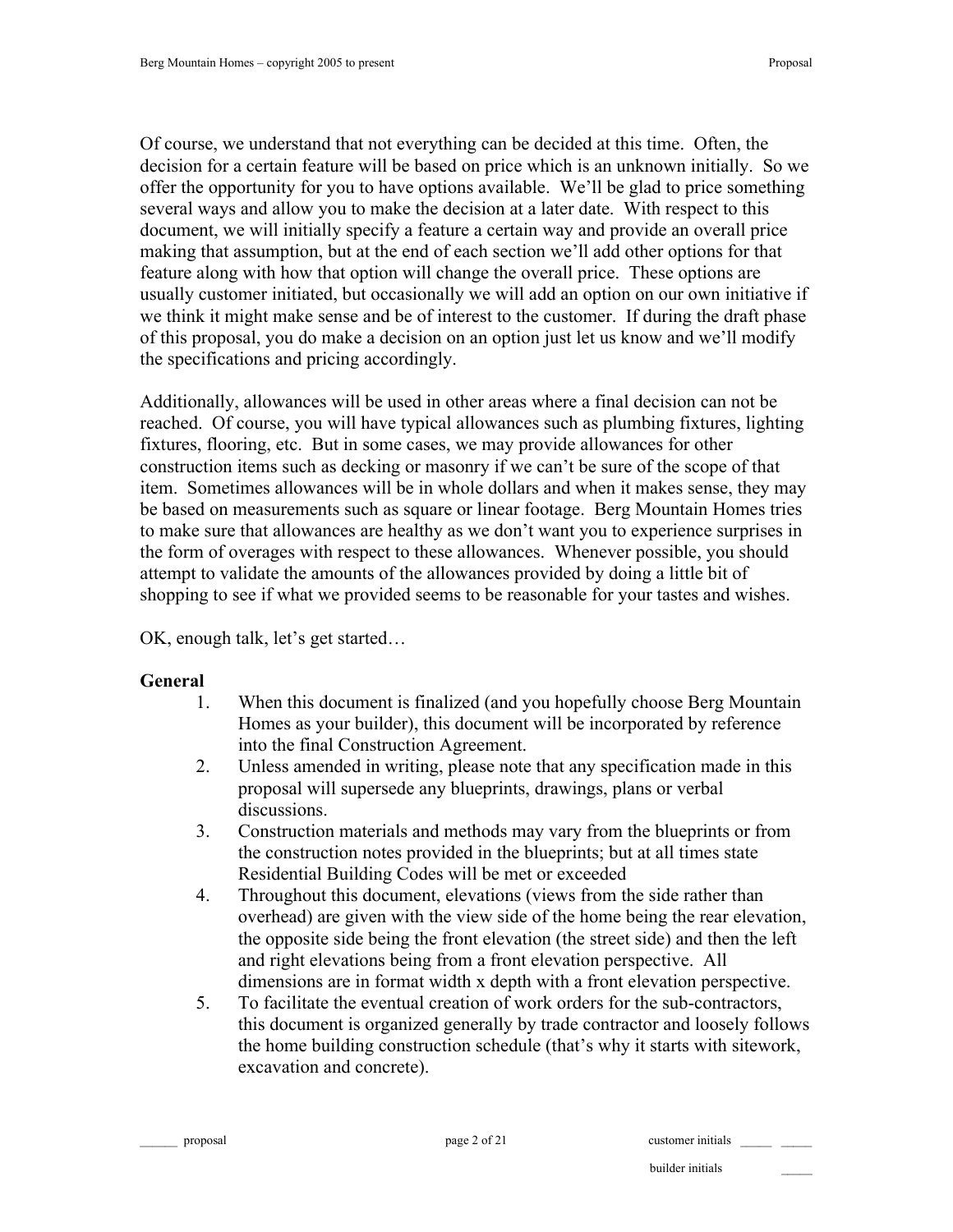### **Sitework and Excavation**

- 1. excavation of home site with backfill as needed to return site as near as possible to original condition
- 2. 15' setback from property lines to be maintained
- 3. if necessary, after house site excavation, local surveyor to mark house corners to ensure no encroachment on setbacks (cost to be paid directly by Customer)
- 4. Customer will identify locations for additional underbrushing and tree removal and will pay for cost outside the scope of this project
- 5. underbrushing (removal to ground level of most brush and trees under 6" in diameter) in area designated and agreed to between Builder and Customer
- 6. installing conventional (10" large diameter pipe) 3 bedroom septic system (in accordance with Cherokee County permit dated \_\_\_\_\_\_); installation includes removal of brush and trees as needed to install tank and drain lines
- 7. hydroseeding of steep banks exposed during basement excavation or creation of driveway / parking area
- 8. gravel driveway and turnaround area; includes fill dirt sufficient to build up driveway bank and/or turnaround area
- 9. private well at a suitable area near the main road actual costs of the well to be passed through to Customer
- 10. extending water from well/community water system to home
- 11. connection of electrical line from transformer to externally mounted meter
- 12. landscaping allowance  $=$  \$2,500

Options:

• additional hydroseeding - \$350 per tank (covers approximately 7,000 square feet) plus additional sitework preparation costs (smoothing, removal of stumps and stones, etc.)

# Notes/Questions:

1.

# **Concrete, Foundation and Slab**

- 1. poured concrete stem wall (with footer) on view side as needed depending on depth/location of virgin soil; allowance for stem wall  $=$  \$ which includes a  $\blacksquare$  ' tall  $\blacksquare$  56' section of concrete (the full view side plus  $\blacksquare$ back on each side); an increase or decrease in the amount of the concrete used in the stem wall will result in a \$15/square foot cost adjustment
- 2. concrete footers around house perimeter sized to code
- 3. footers as needed under interior load bearing walls
- 4. house footers that do not sit underneath concrete walls to be poured monolithically with slab
- 5. poured concrete basement walls (8" thick) as needed to retain earth around basement
- 6. concrete wall in basement bedroom to include formed opening for window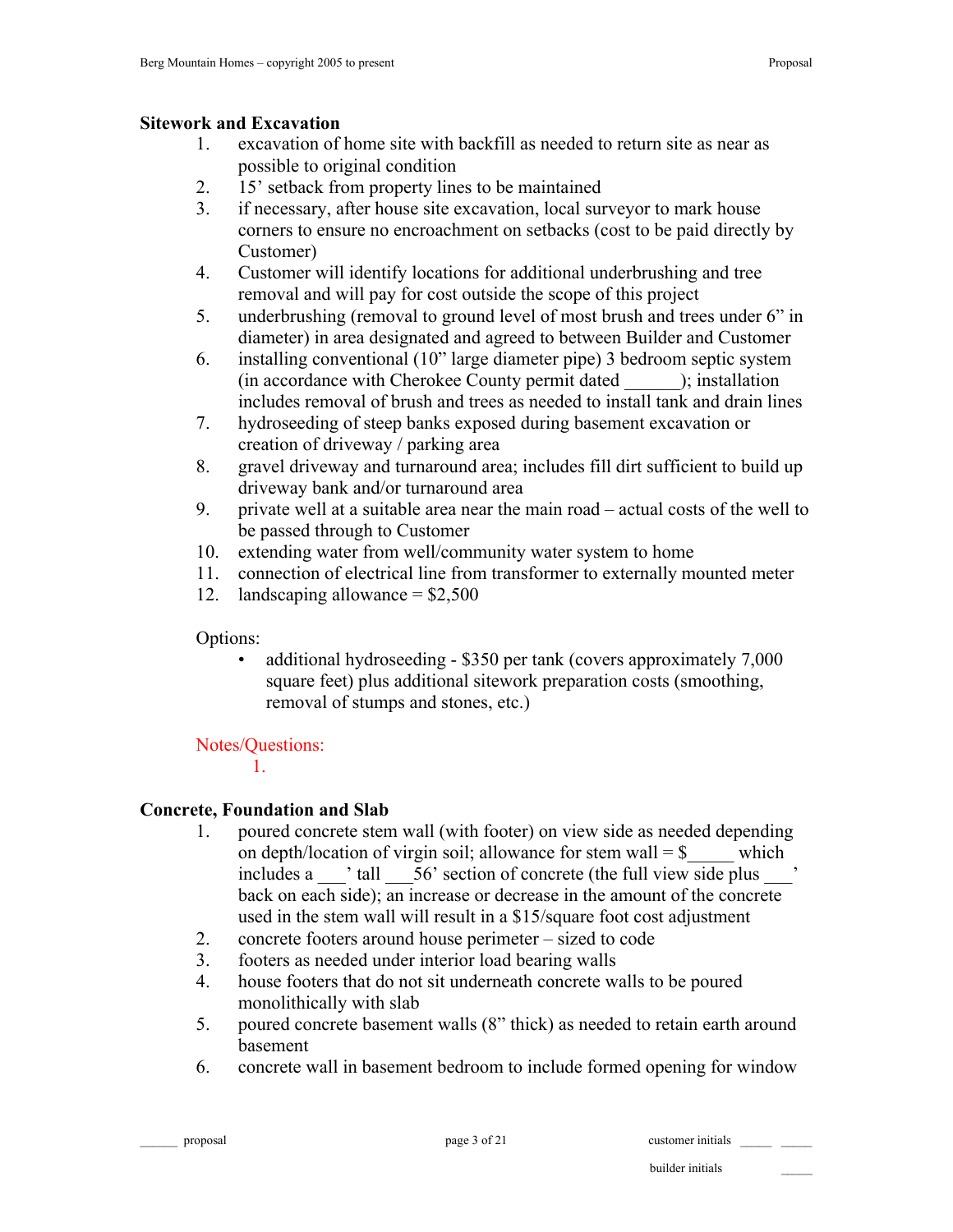- 7. retaining wall off corner; allowance for retaining wall  $=$  \$ which includes a case it all contact is section of wall; an increase or decrease in the amount of concrete used in the stem wall will result in a \$10/square foot cost adjustment
- 8. retaining wall off corner approximately sloping from 8' tall to 2' tall and extending approximately 12' from house corner
- 9. estimated concrete wall sizes as follows:
	- a. stem wall  $-6'$  high x 70' long
		- b. basement wall  $-9'$  high x 77' long
		- c. left side retaining wall left side of house  $-8'$  high x 12' long
- 10. if length of concrete walls exceed estimated lengths, Customer will pay additional costs as follows (Customer will also receive a credit if lengths are less than estimated):
	- a. 3' wall \$65 per linear foot
	- b.  $4'$  wall  $$70$
	- c.  $5'$  wall  $-$  \$80
	- d.  $6'$  wall  $-$  \$85
	- e. 7' wall \$90
	- f. 8' wall \$95
	- g.  $9'$  wall \$105
	- h. 10' wall \$115
- 11. if height of concrete walls exceed estimated heights, Customer will pay additional costs calculated using the difference between the estimated height and the actual height in accordance with the above price schedule (Customer will also receive a credit if heights are less than estimated)
- 12. chases in basement concrete walls as needed for water lines, gas lines, electrical and drain lines
- 13. concrete slab as basement / garage floor with 6" x 6" #10 welded wire mesh
- 14. concrete stoop off kitchen entry (approx. 4' x 6')
- 15. termite treatment beneath slab
- 16. waterproofing of all below grade concrete walls (including footer level drainage system)  $-5$  yr warranty

Notes/Questions:

1.

## **Framing**

- 1. square footage:
	- a. main floor to have \_\_\_\_\_ finished sqft
	- b. 2nd floor to have \_\_\_\_ finished sqft
	- c. basement to have \_\_\_\_\_\_ finished sqft
	- d. basement to have \_\_\_\_ partially finished sqft
	- e. basement to have \_\_\_\_ unfinished sqft
	- f. \_\_\_\_ sqft attached/detached garage
	- g. total finished area \_\_\_\_ sqft
	- h. total partially finished area sqft

proposal page 4 of 21 customer initials question of  $\frac{1}{2}$  customer initials  $\frac{1}{2}$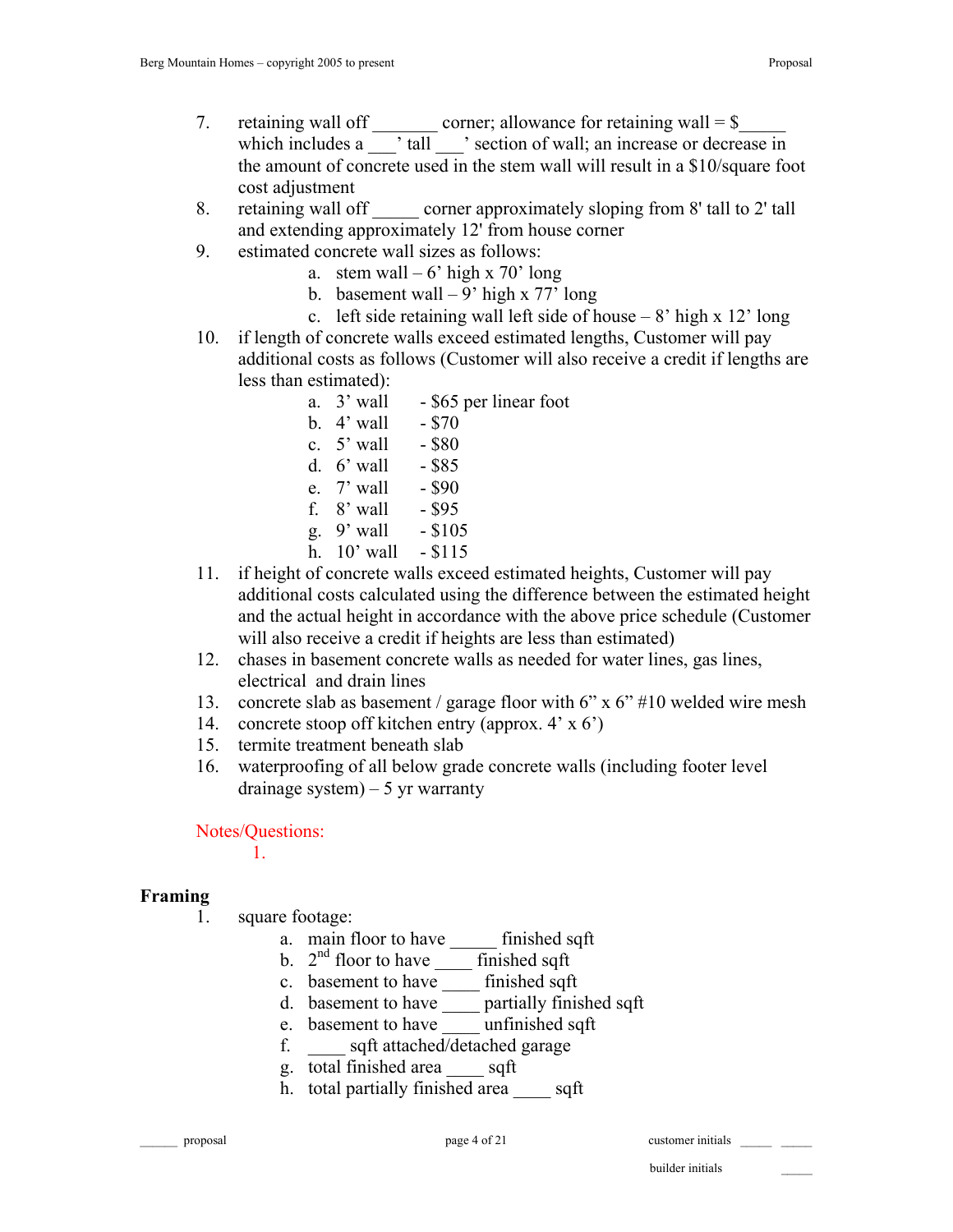- i. total unfinished area sqft
- 2. roof structure:
	- a. 12 / 8 pitch roof with single ridge beam and gable ends
	- b. (2) front dormers with 12/12 pitch
	- c. front covered porch with 9/12 pitch
	- d. shed roof with 4/12 pitch over rear deck
	- e. 16" soffits
	- f. stick framed roof or roof trusses
	- g. OSB roof sheathing with Titanium brand underlayment (eliminates need for felt)
	- h. roof sheathing with a reflective radiant barrier with Titanium brand underlayment
- 3. ceilings:
	- a. vaulted ceiling in great room, and foyer; all other main floor ceiling heights at 8'
	- b. vaulted ceiling in loft; all other 2nd floor ceiling height at 8'
	- c. basement ceiling height to be minimum 8'
- 4. walls:
	- a. exterior walls to be  $2x616$ " on-center with  $7/16$ " (or thicker) sheathing
	- b. interior walls to be  $2x4\,24$ " on-center (with  $2x6$  or closer spacing if needed for load bearing capacity)
	- c. insulation walls against basement concrete to be 2x2's
	- d. full house wrap and taping of all house wrap joints and around windows and doors
	- e. 7/16" Huber zip system for exterior wall; fully taped and sealed (eliminates need for house wrap) – for details on this system, see: http://huberwood.com
- 5. floor system:
	- a. floor system between basement and main floor to be open web trusses
	- b. floor system between basement and main floor to be conventional framing or I-joists with HVAC chases …
	- c. floor system between first floor and second floor to be open web trusses
	- d. floor system between first floor and second floor to be conventional framing or I-joists with HVAC chases …
	- e. 3/4" floor sheathing glued and screwed to floor system

## Options:

1. roof sheathing with a reflective radiant barrier underneath (see LP Tech Shield for an example) to reduce radiant heat from the sun and reduce energy costs 10-15% - very good for vaulted ceiling applications) – add  $\frac{\text{sgn} \cdot \text{st}}{\text{sgn} \cdot \text{st}}$  ; see http://www.lpcorp.com/radiantbarrier

## Notes/Questions:

proposal page 5 of 21 customer initials \_\_\_\_\_ \_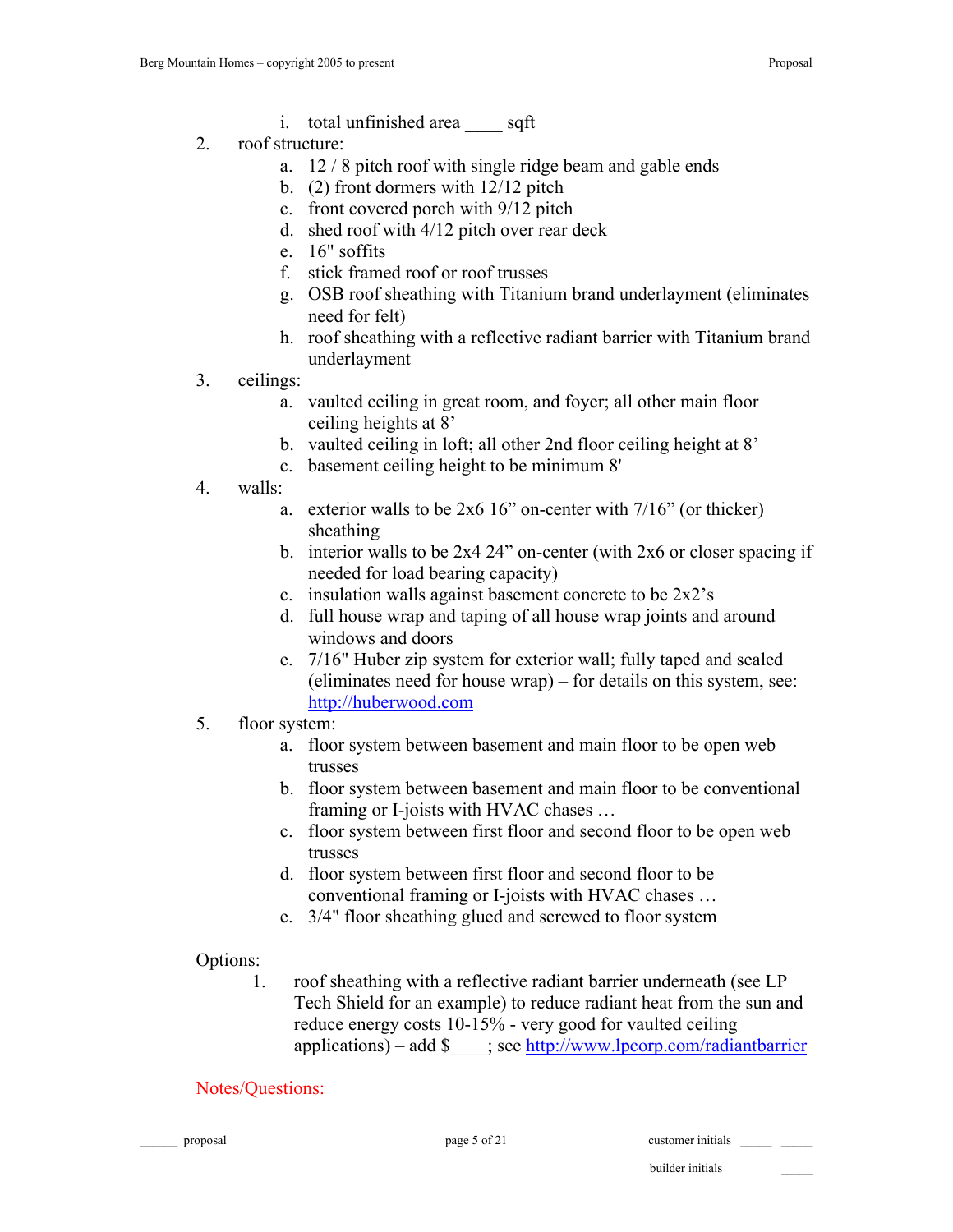1.

#### **Exterior**

- 1. siding and trim:
	- a. fiber cement board lap siding on all exterior walls with the exception of:
		- fiber cement board shake shingle accents in all gable ends (including dormers)
	- b. Miratec (or similar water resistant textured material) trim (3" x 5/4" thick, fascia (4/4" thick) and standouts for hose bibs, exterior lighting, etc.
	- c. untextured fiber cement board soffit and venting to code
	- d. siding / trim to be painted on-site with three colors (base color, shingle accent color and trim color) and optional alternative color for exterior doors
- 2. exterior masonry:
	- a. stacked rock around great room entry door
	- b. stacked rock 'columns' at view side basement corners
	- c. stacked rock 42" up the wall on lower portion of view side basement wall with angled watertable cap rock
	- d. all stacked rock to be cultured stone
	- e. fieldstone (flat rock) on any other exposed above grade concrete
	- f. painted textured stucco on any other visible above grade concrete
- 3. 30 year warranty (minimum) architectural shingle roofing
- 4. gutters / downspouts to compliment house / roof color; no gutter covers
- 5. downspouts to feed into drainage system to direct water away from house
- 6. garage doors and exterior doors painted to compliment house / roof color
- 7. rear deck ( \_\_\_\_ sqft) as follows:
	- a. pressure-treated undercarriage
	- b. 5/4 x 6" wide pressure treated decking screwed to undercarriage
	- c. pressure treated rail system with  $\frac{3}{4}$  powder coated aluminum balusters (painted black)
	- d. pressure treated rail system including 2x2 pickets
	- e. copper post caps (12 units)
- 8. front covered porch (sep sqft) as follows:
	- a. pressure-treated undercarriage
	- b. 5/4 x 6" wide pressure treated decking screwed to undercarriage
	- c. pressure treated rail system with  $\frac{3}{4}$  powder coated aluminum balusters (painted black)
	- d. stained tongue and groove ceiling  $-4$ " bead spacing
	- e. painted beadboard ceiling
- 9. deck stairs to include 2x12" beauty band and riser front
- 10. pre-braced open deck area off corner of master bedroom to accommodate future hot tub

Options:

proposal page 6 of 21 customer initials \_\_\_\_\_ \_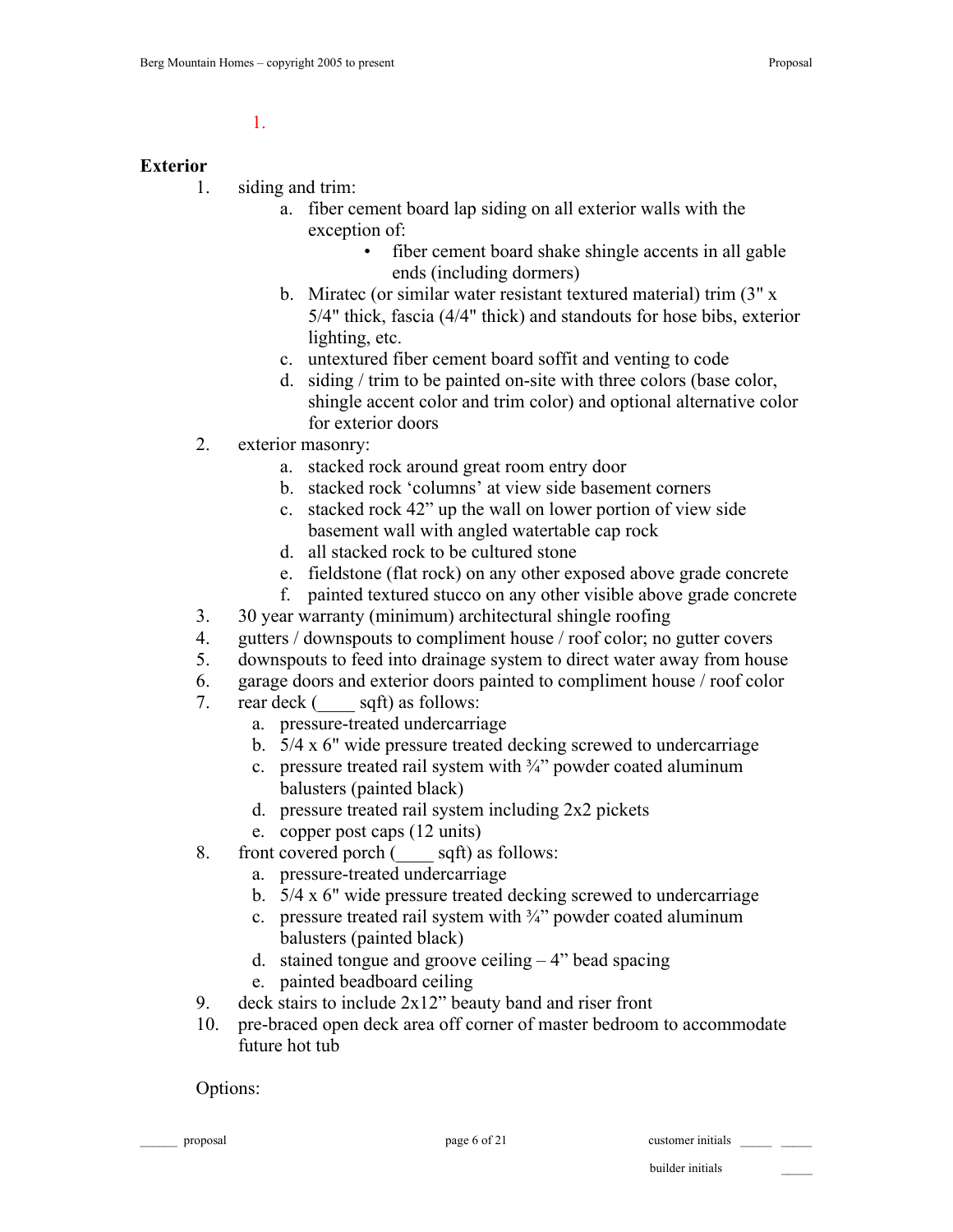- metal roof add \$
- ice dam protection (a 6' wide waterproof barrier on the north side eaves of the house) – add \$300; for product details, see http://roofing.owenscorning.com/professional/accessories/ice-and-waterbarrier/weatherlock-flex.aspx
- rockwork not listed above add
	- artificial rock (any) \$14 per square foot
	- veneer rock (flat rock applied to vertical surfaces) \$11 per square foot
- screened-in rear porch add  $\$
- composite decking (Trex or similar) add  $\$$
- glass panels instead of conventional hand rail system add \$300 per 8' section
- decks and stairs not listed above add
	- \$13 per square foot of deck surface
	- \$48 per step
	- \$20 per linear foot of deck and stair rail

Notes/Questions:

1.

## **Interior**

- 1. insulation in finished areas as follows:
	- R21 blown-in cellulose insulation in exterior framed walls and any interior framed walls that adjoin unfinished areas
	- R5 blown-in cellulose insulation in 2x2 framed cavity in all exterior concrete walls
	- R38 blown-in cellulose insulation in roof
	- no insulation in interior walls
- 2. insulation in unfinished areas as follows:
	- batt insulation as required by code in ceilings and in framed walls separating unfinished space from finished space
- 3. all window and door openings sealed with foam sealant
- 4. all walls and ceiling to be drywalled except for:
	- tongue and groove ceilings
	- beadboard ceilings
	- mechanical room ceiling (open)
	- unfinished basement areas
- 5. all drywall glued and screwed to studs
- 6. all drywall finished with light knockdown texture except as follows:
	- tape and flat finish of garage walls
	- firetape of partially finished basement area
- 7. paint as follows:
	- no paint on firetaped drywall areas
		- one coat of drywall primer on garage walls and ceiling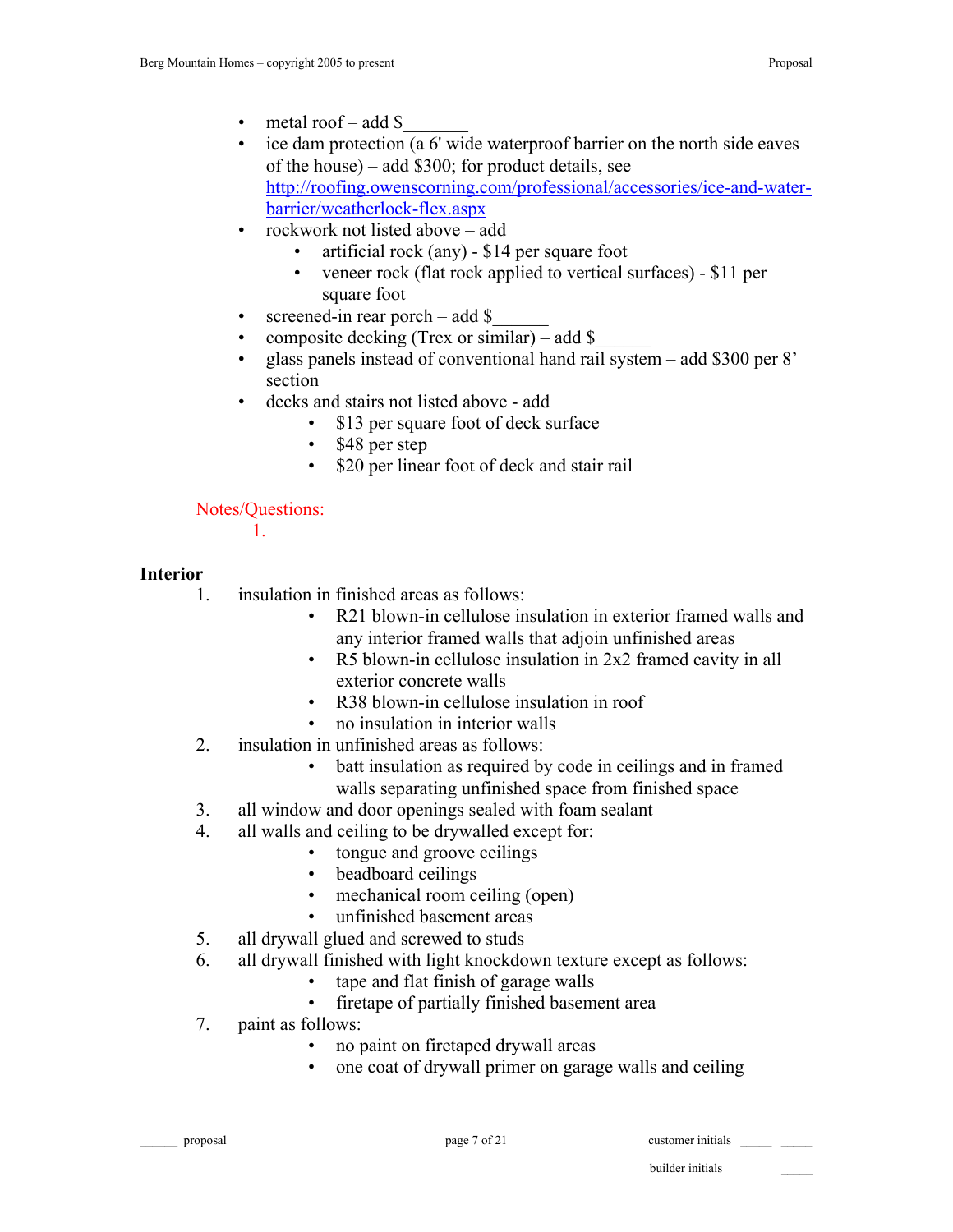- all other areas painted with one coat of drywall primer on walls and one coat of white paint on ceiling; one coat of flat latex color on all walls; two wall paint colors
- 8. upgraded trim  $(1'' \times 4'')$  base with bevel; 1 x 4" door and window trim with dog-eared top piece, and window sills) except as follows:
	- garage to receive white painted utility trim
	- no trim in partially finished or unfinished basement
- 9.  $\frac{3}{4}$  tongue and groove wood ceiling with 4" bead spacing in great room, master bedroom and master bathroom
- 10. painted beadboard ceilings (with OSB underlayment for rigidity) in kitchen, dining room and master bedroom
- 11. stairs and loft railings to be combination pine posts and rails and wrought iron balusters (combination of single basket, double basket and twist)
- 12. stairs and loft railings to be standard pine posts, rails and pickets
- 13. stairs and loft railings to have enhanced trim package
- 14. all woodwork (including baseboard, window and door trim, interior side of any wood windows, interior muntins, railing systems, exposed beams, collar ties and tongue and groove ceiling and paneling) to be stained and finished with lacquer

Options:

• paint wall vents and stair lights to match wall color – add \$100 per color

Notes/Questions:

1.

# **Flooring**

- 1. unfinished garage floor
- 2. attic crawl space to have several sheets of plywood
- 3. epoxy paint on garage floor
- 4. epoxy paint on mechanical room floor
- 5. tile floor in all bathrooms and laundry room; material allowance (including tile, accent pieces, bullnose and grout) =  $\frac{1}{2}$  (approx.  $\frac{1}{2}$  per square foot)
- 6. wood floor throughout the rest of the main floor; material allowance = \$ (approximately \$ per square foot)
- 7. note on wood floor installation if the width of the individual planks chosen for the floor is less than 3", add \$0.50 per square foot
- 8. carpet in all other areas of basement and  $2<sup>nd</sup>$  floor and on both sets of stairs; material allowance (including pad) =  $\frac{1}{2}$  (approximately  $\frac{1}{2}$  per square yard)

Note: all allowances include tax and delivery

# Options:

• for tile patterns and diagonal installation – add \$1 per square foot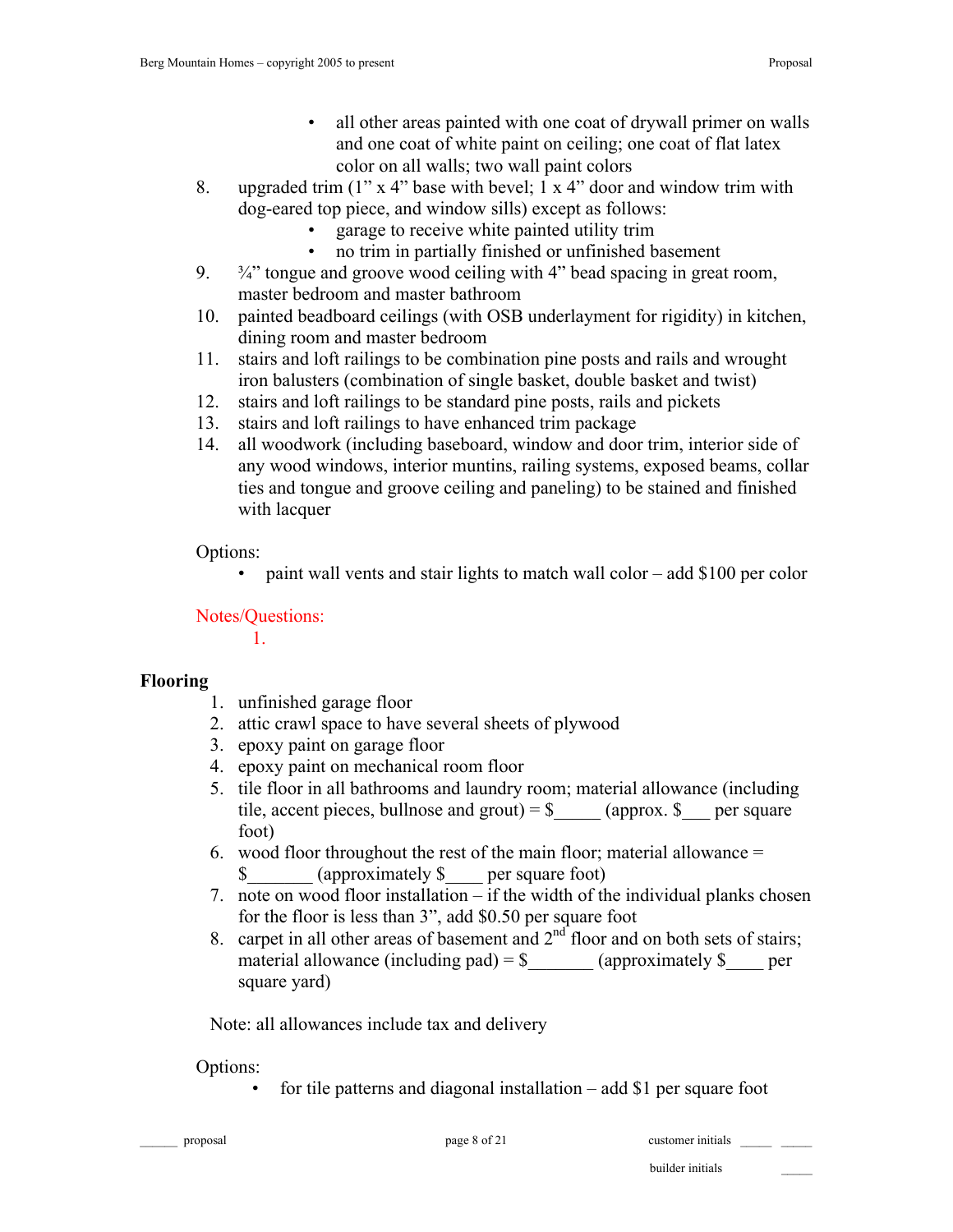• for natural stone (travertine, tumbled marble, slate) tile – add \$2 per square foot (natural stone requires more sorting time, cutting time [each piece must be cut with a tile saw] and all natural stone must be sealed)

Notes/Questions:

1.

#### **Doors**

- 1. standard hardware (knobs or handles) with matching hinges and doorstops
- 2. interior doors to have privacy locks on all bedrooms and bathrooms and passage locks elsewhere
- 3. exterior doors to have standard one side keyed deadbolt
- 4. front entrance door to have upgraded handle set
- 5. solid 6-panel pine interior doors with stain and finish to match trim
	- (8) standard doors
	- $\cdot$  (5) bi-folds
	- $\bullet$  (1) french
	- $\bullet$  (4) pocket
- 6. exterior door summary:
	- (2) 6-panel solid steel
	- $(1)$ <sup>3</sup>/<sub>4</sub>-lite decorate oval textured fiberglass with matching sidelights
	- (1) half-lite rectangular 9-lite textured fiberglass
	- (2) full-lite rectangular blinds between the glass smooth fiberglass
	- (2) full-lite rectangular textured fiberglass french doors
	- (1) standard 2 car  $16'$  x 7' insulated garage door with row of glass panels

#### Options:

- door screens Customer may provide and Builder will install at \$100 per door
- additional doors  $=$  cost of door plus \$250 (framing, hanging, trim material, trim labor, paint/stain of trim, paint/stain of door and door hardware)

#### Notes/Questions:

1.

#### **Windows**

- 1. operable windows to be Atrium brand premium vinyl (Energy Star designated with Low-E coating and argon gas insulation); no grids or shutters; all to have lift out screens
	- $\bullet$  (1) awning
	- (6) single hung (lower level)
	- (2) twin single hung (lower level)
	- (5) double hung (upper level)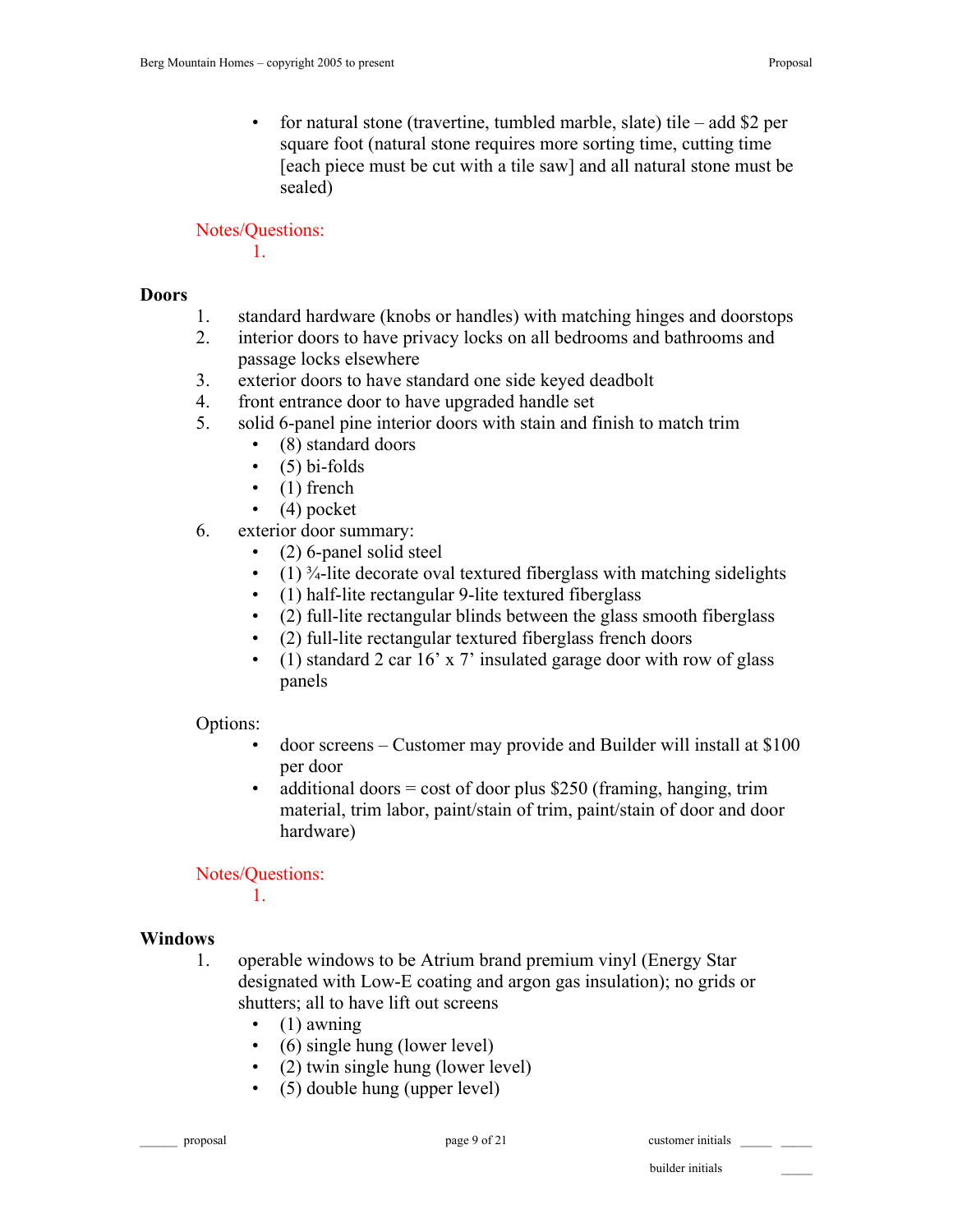- (2) casements
- (2) double casements
- $\bullet$  (1) slider
- 2. fixed windows (14 units) to be made locally to fit specifications with exception of bay window fixed panels which need to match flanking operable windows; windows to have Low-E coating and bronze tinting
- 3. (2) sky lights in master closet
- 4. (1) solar tube in upstairs guest bathroom
- 5. (1) window well for basement bedroom egress window

Options:

- tinting of fixed windows add  $\$$
- additional windows = cost of window plus  $$150$  (framing, installing, trim material, trim labor and paint/stain of trim)

Notes/Questions:

1.

#### **Kitchen**

- 1. knotty pine cabinets with the following features (final layout to be determined):
	- full refrigerator depth cabinet above refrigerator
	- framed wall with drywall separating refrigerator from hallway
	- raised corner cabinet with glass front
	- pull out trash can with mechanism attached to cabinet door
	- lazy susan in lower corner cabinet
	- full-extension drawer glides on all drawers
	- range hood with venting to exterior
	- valance over sink
- 2. kitchen cabinetry allowance  $=$  \$  $\qquad$  (including knobs, pulls, range hood and installation)
- 3. granite countertops with 4" granite backsplash except for behind range and sink where this should go all the way up to either the cabinet or window above; material allowance  $=$  \$ \_\_\_\_\_\_\_\_\_ (approx. \$ \_\_\_\_\_ per foot)
- 4. appliances (including range, oven, microwave, dishwasher, garbage disposal, refrigerator, washer, dryer) to be selected and paid for by Customer separate from this project; Customer will also pay for delivery costs; typically installation is part of the service provided by the appliance supplier – if Builder has to install; Builder will add \$25 per appliance to cover the cost of installation

Notes/Questions:

1. I left in a few of the kitchen options that I thought would look nice or add functionality. if you don't want these please let me know. this is really just a starting point for pricing purposes. you'll have full control over the layout and options when the time comes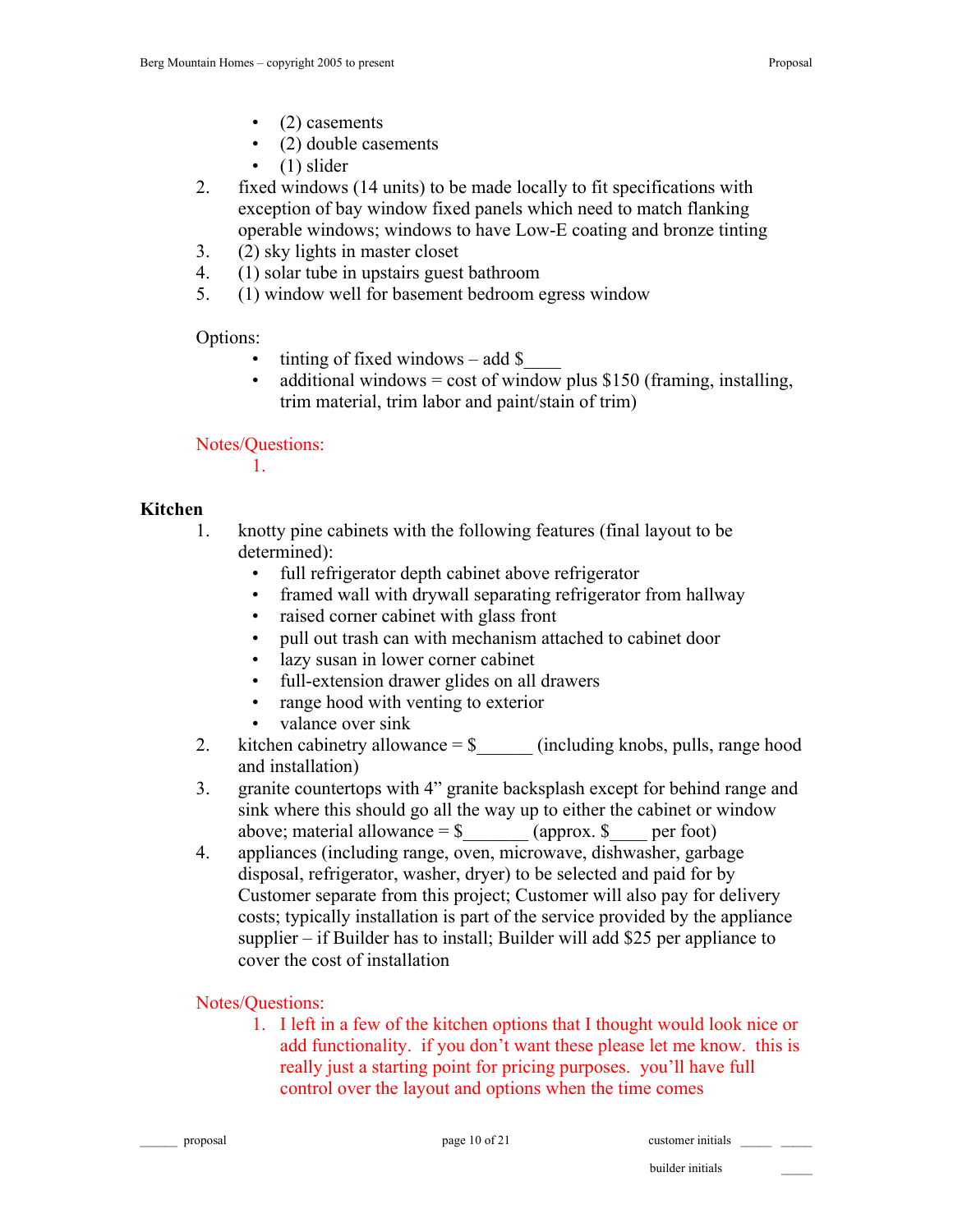#### **Bathrooms and Laundry Room**

### **Powder Room**

- 1. 30" vanity with standard grade (oak, maple) stained cabinets; vanity to be comfort height  $(36)$ ; allowance = \$ (allowance includes cultured marble countertop)
- 2. granite counter with 4" backsplash; material allowance  $=$  \$  $\qquad \qquad$  (approx. \$\_\_\_\_ per foot); includes sink provided by countertop company
- 3. cultured marble countertop with integrated sink and 4" backsplash; countertop included in cabinetry allowance above
- 4. single undermount sink
- 5. pedestal sink
- 6. elongated 1.6 gpm or lower toilet
- 7. Customer to provide mirror and bathroom accessories and Builder to install

## **Master Bath**

- 1. 60" vanity with standard grade (oak, maple) stained cabinets; vanity to be comfort height (36"); allowance  $=$  \$  $\qquad$  (allowance includes cultured marble countertop)
- 2. granite countertop with 4" granite backsplash; material allowance  $=$  \$ (approx. \$\_\_\_\_ per foot); includes sink provided by countertop company
- 3. cultured marble countertop with integrated dual sink and 4" backsplash; countertop included in cabinetry allowance above
- 4. dual undermount sinks
- 5. 60" x 36" rectangular jetted tub with tile surround (motor access \_\_\_\_\_)
- 6. oversized tile shower with glass door framed to match plumbing fixtures, bench and built-in soap and shampoo platforms; tile to extend to \_\_\_
- 7. tub and shower tile material allowance (including tile, accent pieces, bullnose, grout, and surface mounted soap and shampoo platforms)  $=$  \$  $\qquad \qquad$  (approx. sq feet x  $$4$  per sq foot)
- 8. elongated 1.6 gpm or lower toilet
- 9. Customer to provide mirror and bathroom accessories and Builder to install

# **Guest Baths**

- 1. 42" vanity with standard grade (oak, maple) stained cabinets; vanity to be comfort height  $(36)$ ; allowance = \$ (allowance includes cultured marble countertop)
- 2. granite countertop with 4" granite backsplash; material allowance  $=$  \$ (approx. \$\_\_\_\_ per foot); includes sink provided by countertop company
- 3. cultured marble countertops with integrated sink and 4" backsplash; countertop included in cabinetry allowance above
- 4. single undermount sink
- 5. 60" x 36" one piece fiberglass tub/shower combination with simulated tile surround
- 6. 60" x 36" drop-in tub with tile shower surround to 7' high
- 7. no door on tub/shower

page 11 of 21 customer initials customer initials \_\_\_\_\_\_\_\_\_ \_\_\_\_\_\_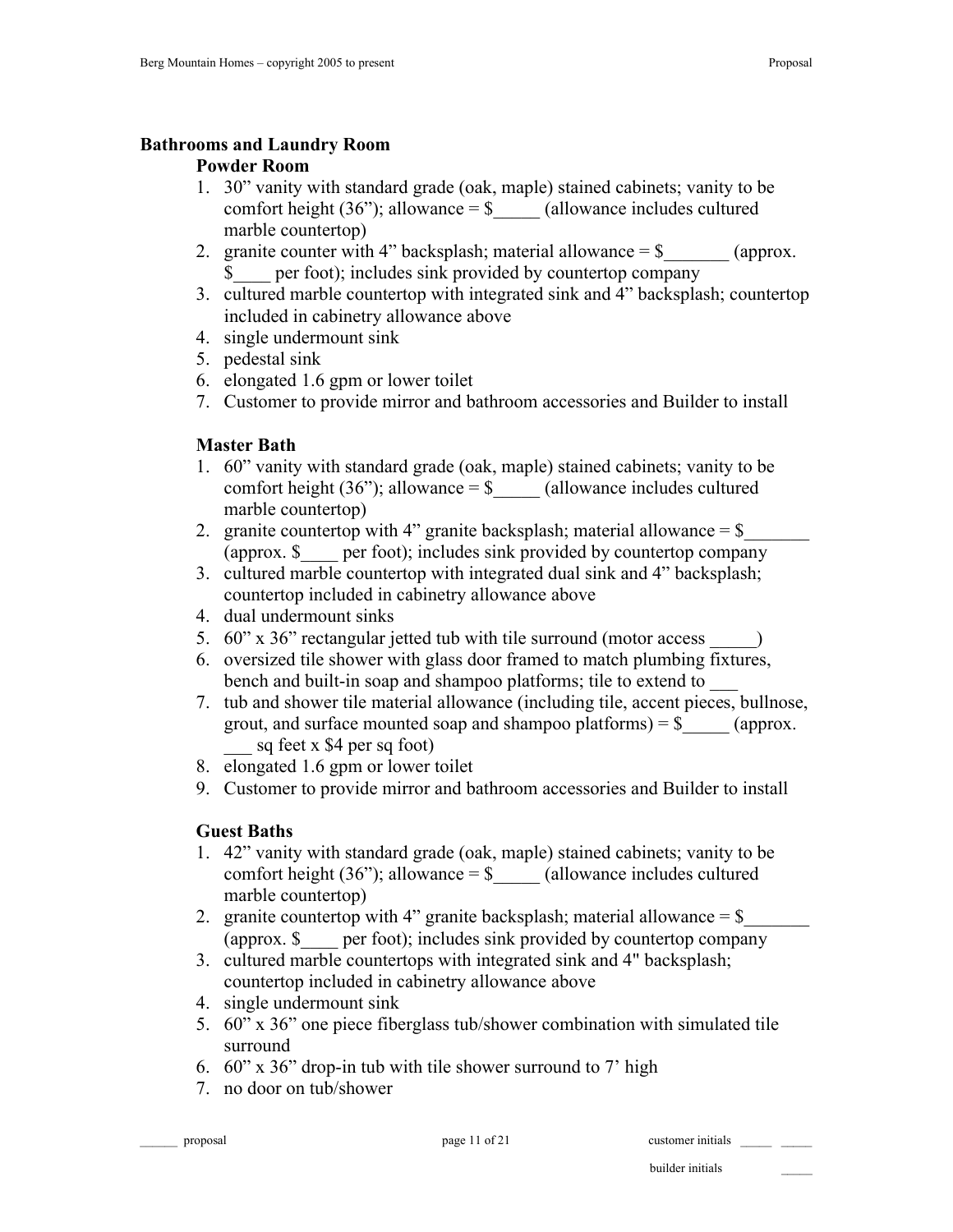- 8. tiled shower in with tile  $\frac{3}{4}$  of the way to the ceiling and glass door with frame to match plumbing fixtures; no tub
- 9. tub and shower tile material allowance (including tile, accent pieces, bullnose, grout, and surface mounted soap and shampoo platforms) =  $\frac{1}{2}$  (approx. sq feet x  $$4$  per sq foot)
- 10. elongated 1.6 gpm or lower toilet
- 11. full width mirror
- 12. Customer to provide bathroom accessories and Builder to install

## **Basement Bath**

1. stubbed for pedestal sink, shower and toilet

# **Laundry Room**

- 1. 36" laundry tub cabinet base with formica top; countertop allowance  $=$  \$
- 2. 60" cabinets over washer/dryer
- 3. laundry room cabinetry allowance  $=$  \$

Options:

- for tile patterns and diagonal installation  $-$  add \$1 per square foot
- for natural stone (travertine, tumbled marble, slate) tile add \$2 per square foot (natural stone requires more sorting time, cutting time [each piece must be cut with a tile saw] and all natural stone must be sealed)
- for built-in niches in tiled showers add \$100
- for benches in tiled showers add  $$200$
- upgrade powder room countertop to granite add  $\$$
- upgrade master bath countertop to granite add  $\$$

Notes/Questions:

1.

# **Built-Ins and Shelving**

## **Built-Ins**

- 1. stereo cabinet in great room location/design to be determined
- 2. bay window seat (to be be hinged and open to storage below)
- 3. lower pullout drawer base for washer / dryer
- 4. bookcases (36" x 7' tall) with doors on base cabinet and shelving above flanking fireplace
- 5. built-in cabinetry allowance  $=$  \$ $\frac{1}{\sqrt{2\pi}}$
- 6. built-in countertop allowance  $=$  \$

# **Shelving**

- 1. closet shelving to be pine and stained / finished to match trim; no wire shelving
- 2. open shelving in  $2<sup>nd</sup>$  floor linen closet
- 3. linen shelving in master closet

builder initials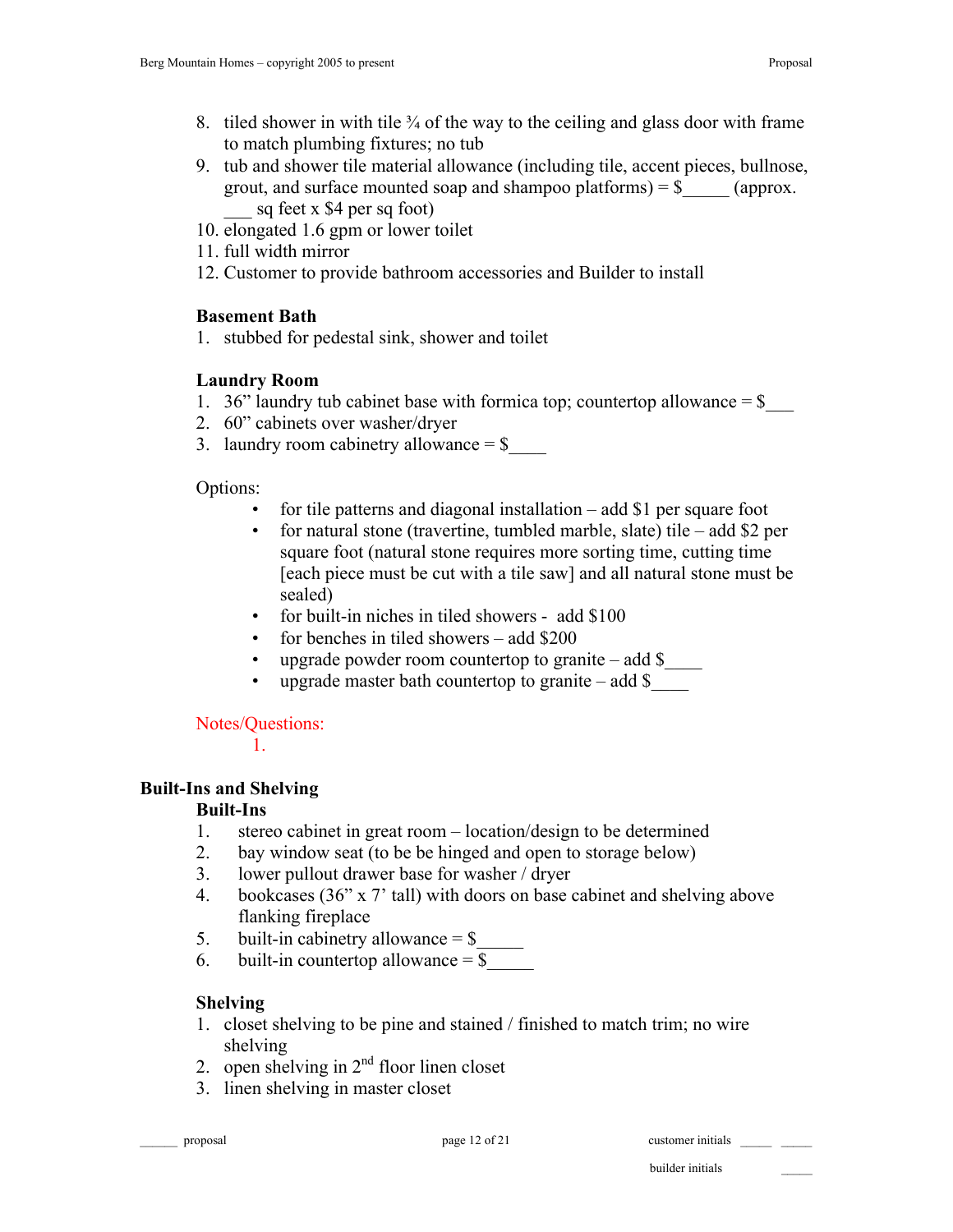- 4. rod and shelf in  $2<sup>nd</sup>$  floor bedroom closet
- 5. rod and shelf in mud room coat closet
- 6. pantry shelving (5 units x 18" deep)

Notes/Questions:

1.

#### **Plumbing**

- 1. tankless hot water heater
- 2. electric hot water heater with cutoff switch in laundry room
- 3. pre-plumb for water softener in case needed in the future
- 4. floor drain in mechanical room
- 5. two outside frost proof hose bibs
- 6. exterior hose bibs to be on separate shutoff
- 7. pre-plumb for future wet bar in rec room (directly behind bathroom)
- 8. pre-plumb for future bathroom in basement (toilet, vanity, shower)
- 9. pre-plumb for sink in future outside kitchen area
- 10. kitchen sink water purifier hookup
- 11. additional plumbing  $= $150$  per drop
	- a hosebib  $= 1$  leg
	- an additional showerhead in an existing shower  $= 1$  drop
	- a fixture with a drain  $= 2$  drops

Tub and Shower Allowance - \$ (approx. item costs below)

- $(1)$  jetted tub \$850
- (1) drop-in tub / shower combination \$600
- $(2)$  tubs \$800

Plumbing Fixture Allowance - \$  $\qquad \qquad$  (approx. item costs below)

- (4) toilets (elongated) \$800
- (2) bathroom sinks \$200 (cultured marble tops have integrated sinks)
- (1) powder room pedestal sink \$200
- (5) bathroom faucets \$750
- (2) shower faucets \$400
- $(1)$  full-body shower system  $$1,250$
- $(1)$  roman/tub faucet \$350
- (1) kitchen sink (cast iron or acrylic undermount) \$500
- (1) kitchen sink (stainless) \$300
- (1) kitchen sink (farmhouse/apron front) \$1,000
- (1) kitchen faucet \$300
- (1) prep sink (stainless undermount) \$150
- (1) prep sink faucet  $-$  \$150
- $(1)$  laundry tub \$100
- (1) laundry tub faucet \$100
- (1) garbage disposal \$150 (note: septic systems are sensitive to the types of waste entering the system and while using a disposal is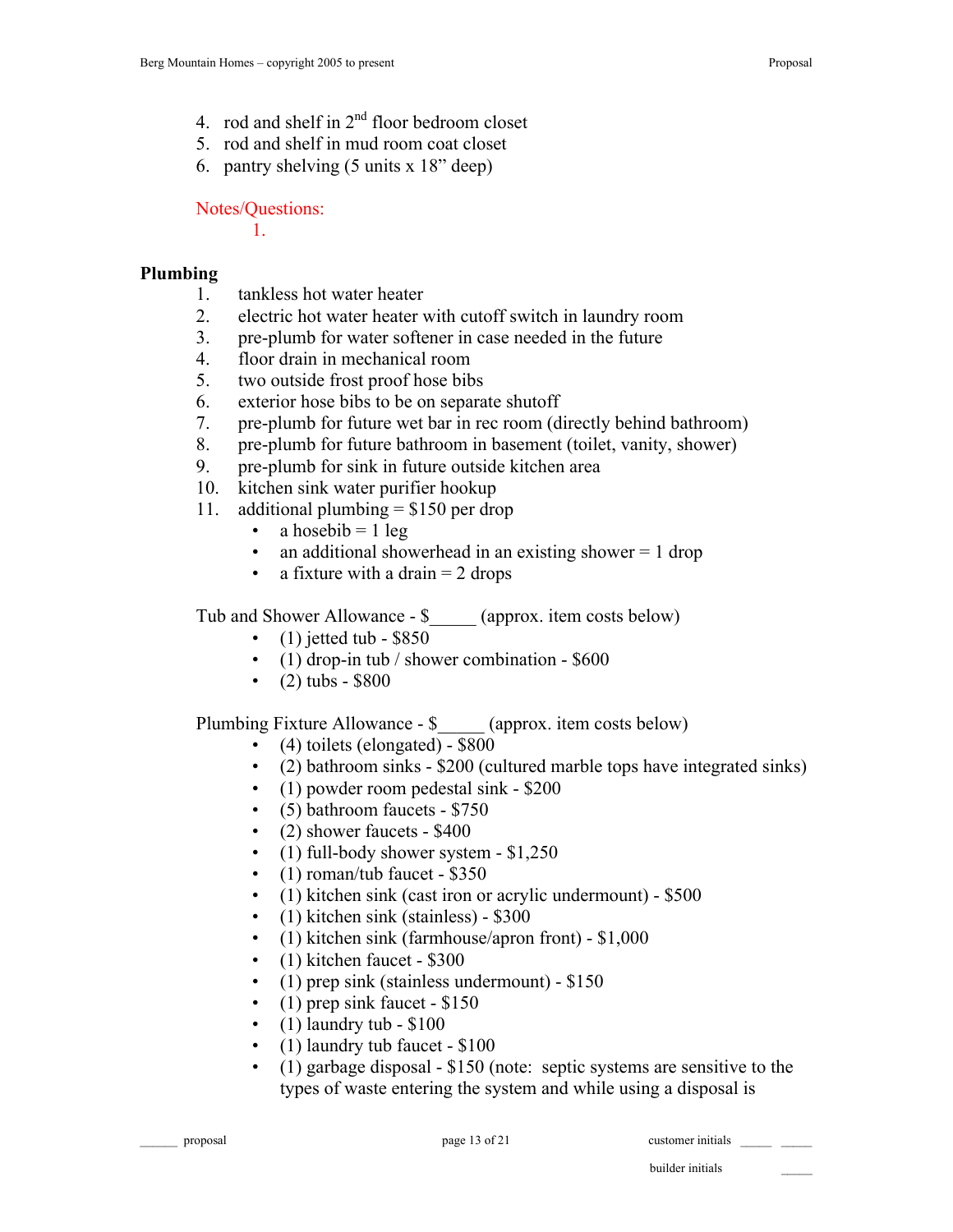acceptable, it is important to be educated on its affect on your septic system as well as on the proper care and maintenance of the system)

### Notes/Questions:

1.

## **Electrical**

- 1. minimum 200 amp electrical service
- 2. four external electrical outlets
- 3. transfer switch for portable generator; Customer to provide list of circuits that will run from generator
- 4. speaker wiring at 4 external locations on deck and run to central location in home
- 5. pre-wire for 5.1 or 7.1 media in great room with rear speakers, sub-woofer and TV mounted over fireplace; run wires to central location to be determined
- 6. neither the cost of nor the installation of any audio / video equipment (including but not limited to speakers, components, volume controls, remote sensing or termination units, mounting brackets, racks, etc) is included
- 7. (1) floor outlet in concrete slab in basement
- 8. (1) floor outlet in great room floor
- 9. one phone jack
- 10. one television drop in each bedroom and in great room
- 11. switched outlets in all bedrooms
- 12. wall outlets to code
- 13. additional wiring = \$50 per leg
	- an outlet  $= 1$  leg
	- a light with a switch  $= 2 \text{ legs}$
	- a light added on an existing switch  $= 1$  leg
	- a phone jack  $= 1$  leg
	- an additional TV location  $= 2$  legs (since we bring to wires to each location)
	- speaker drop  $= 1$  leg per speaker
	- speaker drop with intermediate volume control  $= 2$  legs
- 14. standard toggle switches with the exception of dimmer switches in key areas
- 15. standard switch and outlet cover plates
- 16. pre-wiring of hot tub sub-panel (does not include labor or material to connect to hot tub and does not include breaker in electrical panel as breaker size varies by hot tub manufacturer/model)
- 17. pre-wiring for fireplace blowers
- 18. pre-wiring for whirlpool tub heater
- 19. pre-wiring for wet bar fridge
- 20. pre-wiring for flat screen TV above great room fireplace including extension of wiring to remote location of audio/video components
- 21. pre-wiring for television outlets, phone outlets and satellite dish
- 22. pre-wiring for satellite internet to central wireless router location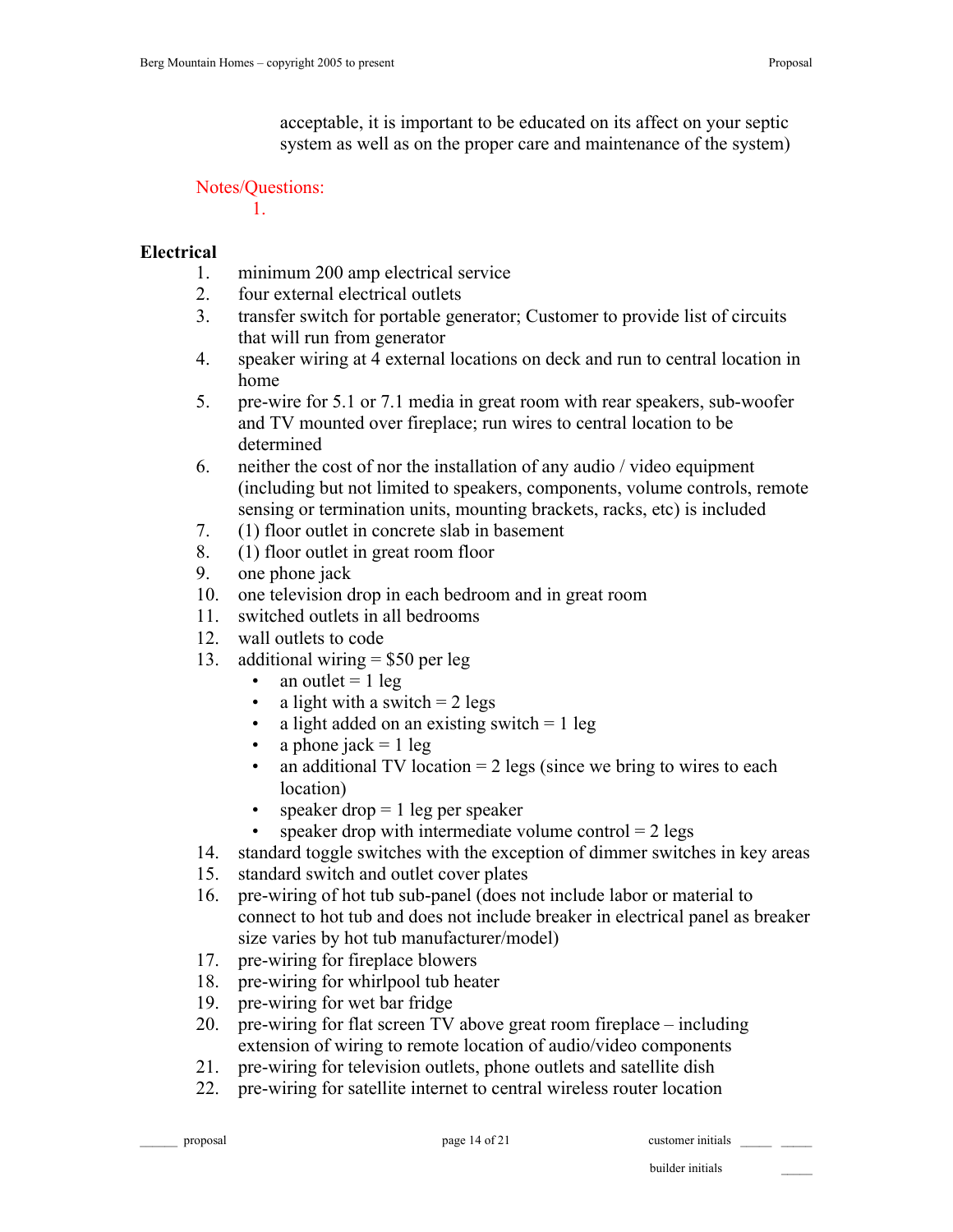- 23. termination of phone lines and telephone punch block in mechanical room
- 24. all tv and phone drops run to central location in the mechanical room

Lighting and Fans Allowance - \$  $\qquad$  total (approx. item costs below):

- $(1)$  dining room light \$250
- (1) foyer hanging light \$150
- (1) kitchen island hanging 3 light fixture \$150
- (3) kitchen pendant lights over barstool area  $= $300$
- (5) bathroom vanity lights \$500
- $(2)$  bathroom ceiling lights (master bath and guest bath) \$100
- $(5)$  interior fans with light kits and light/fan on separate switch  $(1)$ master bedroom, 2 guest bedrooms, 1 great room) - \$750
- (2) exterior fans under covered porch \$400
- (2) sconces (stairs between  $1<sup>st</sup>$  and  $2<sup>nd</sup>$  floor) \$150
- (2) spot lights (over great room fireplace) \$100
- (5) exterior wall mounted lights (2 either side of garage door, 2 either side of great room entry door, 1 with motion sensor next to kitchen entry door) - \$250
- (1) doorbell/chime \$100

Builder Provided Lighting - These items will not be part of the allowance:

- (2) flood lights with motion sensor
- (4) flood lights without motion sensors
- (4) utility/closet lights (master closet, guest closet, guest closet, pantry) – finish to match door knobs/hinges
- (2) undercabinet lights in kitchen
- (1) over sink light in kitchen
- above cabinet accent lighting in kitchen
- (8) recessed can lights in basement (2 exercise room, 4 office, 2 laundry, 2 on stairs to main) – white trim kit
- (10) recessed can lights on  $1<sup>st</sup>$  floor (4 hallway, 6 kitchen)
- $(3)$  recessed can lights on  $2<sup>nd</sup>$  floor (hallway)
- (2) recessed spot lights (over basement fireplace)
- (4) shower recessed can lights (2 master shower, 2 guest shower)
- (1) bare bulb (mechanical room)
- (2) vents (powder room, master bathroom)
- (2) combo heat / vent / light units (guest bathrooms)
- (2) long fluorescents (garage)
- (4) short fluorescents (mud room closet, 2 upstairs bedroom closet, under stairs closet in basement)
- (1) garage door opener
- receptacle in center of rec room area for future pool table light
- smoke detectors as required by code
- carbon monoxide detectors (1 per floor)
- all can trim kits to be white with exception of trim kits on wood ceilings; these will be to match the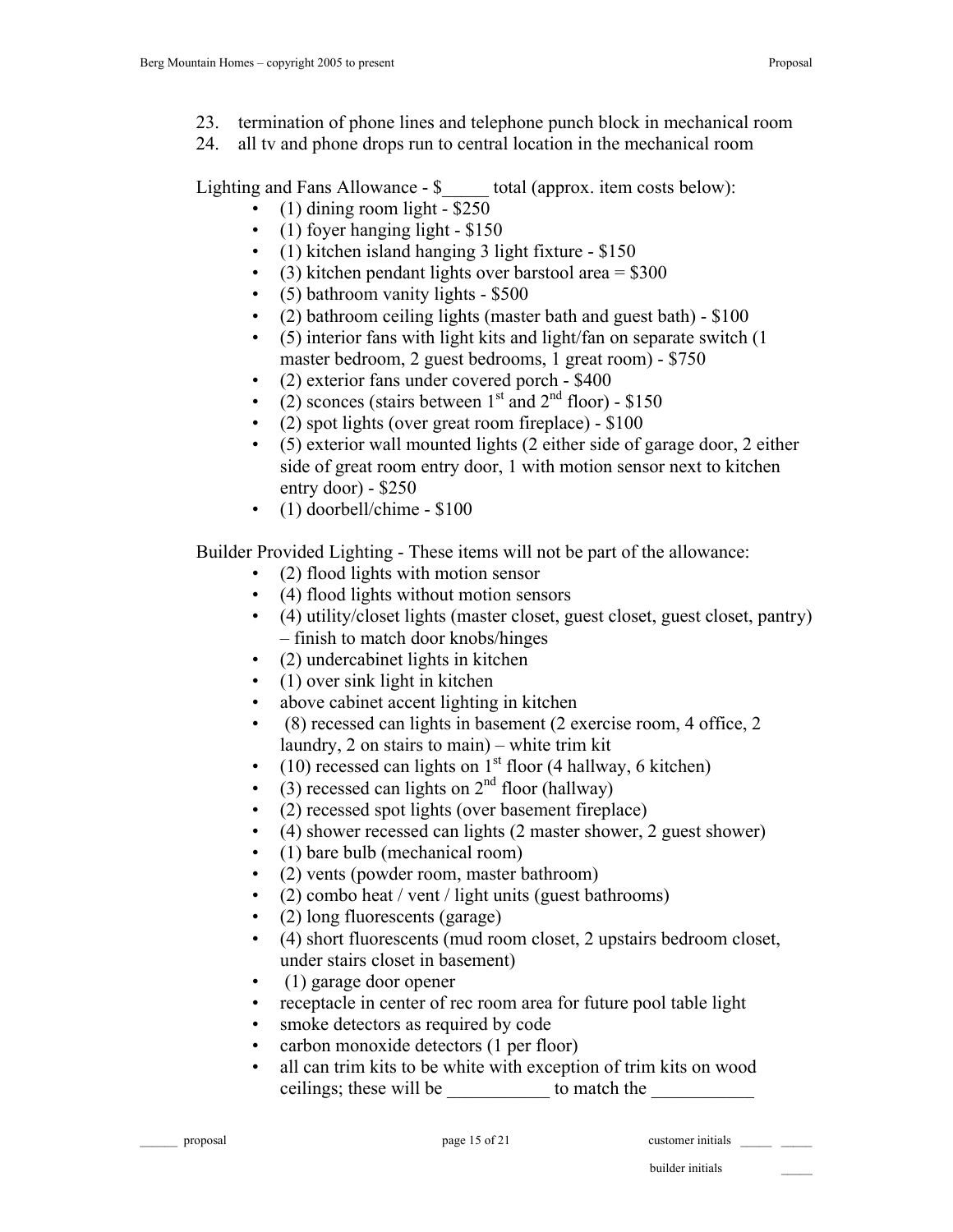- all cans to be insulation contact
- all incandescent and fluorescent bulbs

### Options:

- electric radiant floor heat in master bathroom (not including closet) add \$\_\_\_\_\_\_
- pre-wire for alarm system (up to 12 devices) \$500

Notes/Questions:

1.

# **HVAC and Utilities**

- 1. full contained mechanical room with gas hookups, water shutoff, telecommunication hookups, satellite distribution, electrical panel, HVAC and water heater
- 2. electric heat pump single unit with variable speed air handler and 3 zones (one for each floor); minimum 13 SEER
- 3. energy recovery ventilator for bringing fresh air into house
- 4. HVAC allowance (including ventilator) =  $\frac{1}{2}$
- 5. venting to exterior:
	- a. dryer vent (including recessed dryer vent box)
	- b. range vent to exterior
	- c. bathroom vents

# Options:

- geothermal HVAC system add approximately  $\frac{1}{2}$  additional cost
- whole house humidifier attached to HVAC system add \$
- enhanced HVAC air filter (replaceable 5" media filter) add \$
- air purifier (electrostatic with serviceable filter) add  $\$$
- upgraded floor registers (brushed nickel / oil rubbed bronze) add \$300

## Notes/Questions:

1.

## **Fireplaces**

- 1. master bedroom fireplace gas burning corner fireplace; vented directly through outside wall; sheetrock front, wood trim and oversized wood top
- 2. great room fireplace gas burning fireplace; vented through roof with no chimney; full height artificial stacked rock masonry with hearth and mantle; top of firebox opening to be arched with keystone and voussoirs on either side of the keystone; hidden wiring and installation of Customer provided support brackets for future flat screen TV
- 3. fireplace allowance (allowance covers all costs except installation including firebox, inserts, face/face kit, log set, andirons, starter, blower, auxiliary blower, remote, thermostat, conversion to propane, all piping, termination caps and wood mantles) =  $\frac{1}{5}$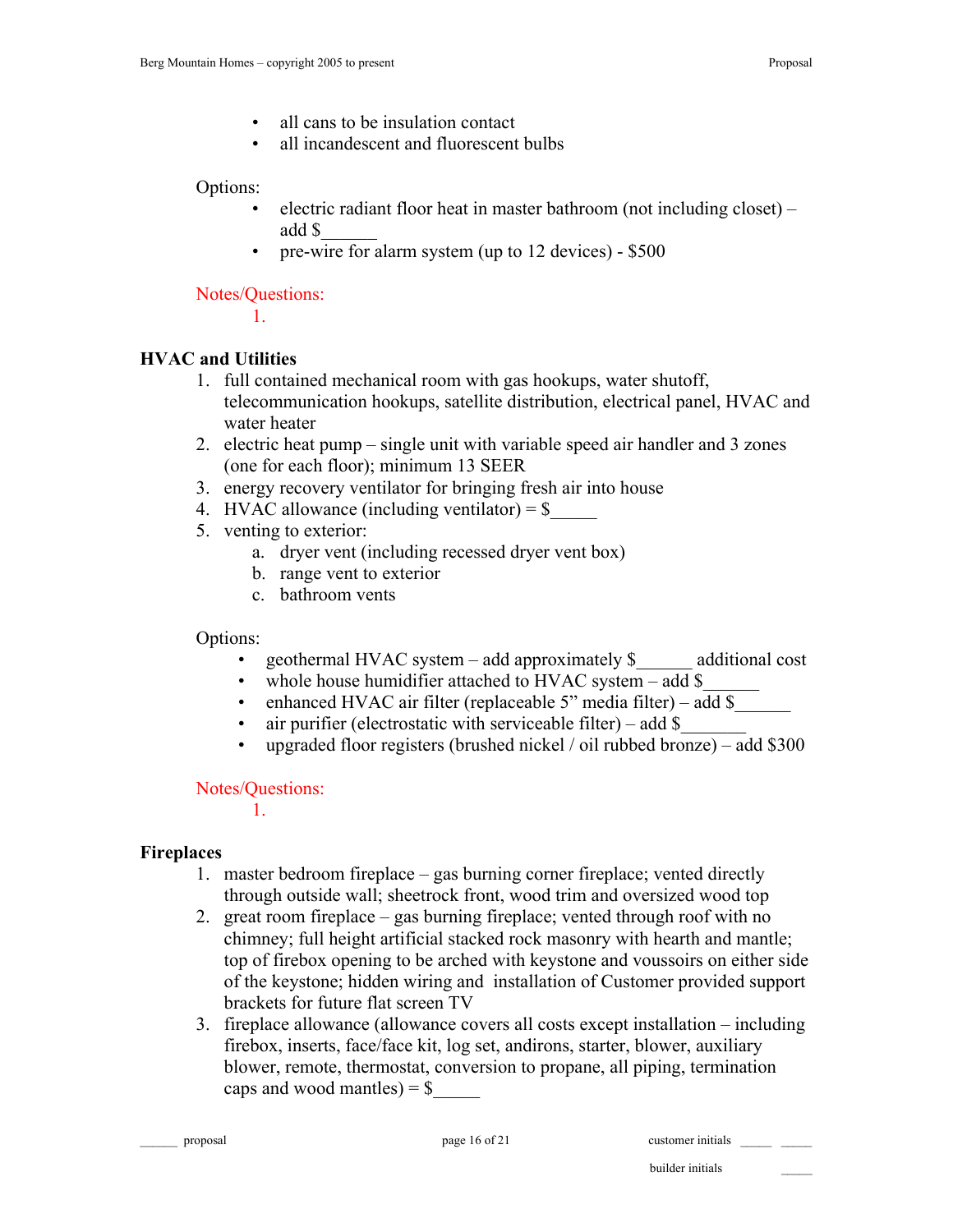Notes/Questions:

1.

## **Gas Piping**

- 1. installation of propane manifold in mechanical room with a stub out to exterior of home (for future connection to tank) and distribution to the following areas (with shutoffs at each location):
	- laundry room for dryer
	- tankless hot water heater
	- kitchen stove
	- two fireplaces
	- grill on deck
- 2. additional gas locations are \$300 per drop
- 3. Customer to contract with local propane supplier to purchase or lease propane tank and arrange for gas delivery contract; Builder to bury propane if delivered prior to final grading; Customer to arrange for hookup of propane tank to house and startup of fireplaces subsequent to occupancy

Notes/Questions:

1.

## **Job Costs** (included in estimate)

- 1. applicable building permits (excluding well and septic permits, if applicable)
- 2. temporary electrical hookup from transformer if transformer is within 250 feet of house; Customer is responsible for costs of bringing transformer to within 250 feet of house (this is not included because it customarily provided by the developer)
- 3. temporary electricity usage while house is under construction as well as permanent electrical hookup

Note: at start of project, Customer agrees to set up an account with the local power company in Customer's name and will receive and pay bills each month (including cost for permanent power hookup); at end of project and upon receipt of bill copies, Builder will deduct these costs from amounts owed by Customer

- 4. job toilet during duration of project
- 5. cleanup of job site and inside of home prior to occupancy
- 6. builder's risk insurance (covering the value of the unfinished house \$5,000 deductible)
- 7. general liability insurance and worker's compensation insurance for Builder, Builder's employees and Builder' sub-contractors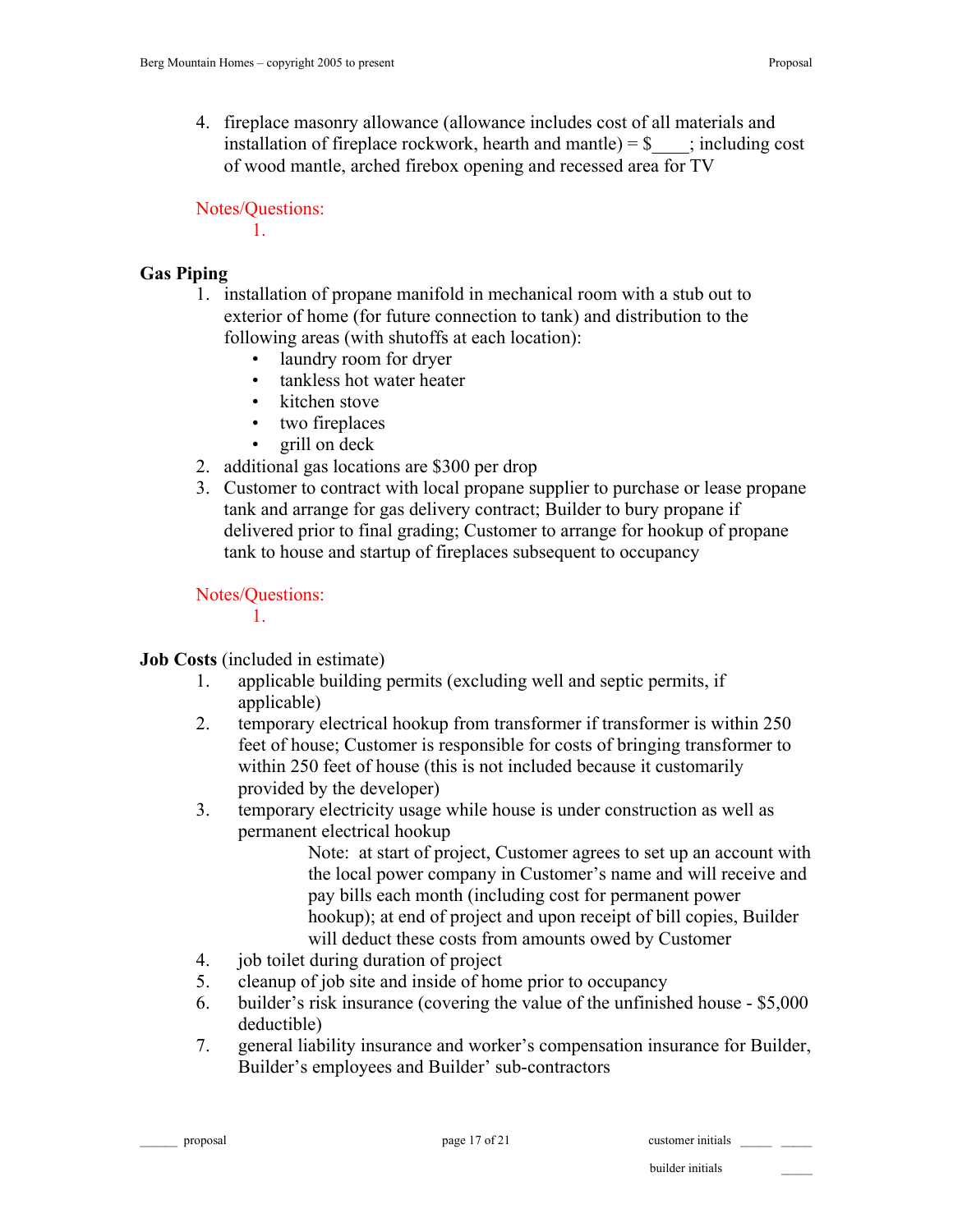### **Proposal Excludes**

These are the responsibility of the Customer and are not included in the proposal.

- 1. design costs related to final revisions of house plans / elevations
- 2. financing costs associated with construction or permanent loans
- 3. liability insurance protecting Customer (Builder has general liability policy that covers Builder and sub-contractors – see the Insurance section below for more information on this subject)
- 4. worker's compensation insurance on behalf of uninsured subcontractors paid directly by Customer
- 5. builder's risk insurance Customer to buy directly
- 6. homeowner's association design review fees or design compliance deposits
- 7. survey costs, if needed, to accurately locate property lines
- 8. engineering costs if required by local building department
- 9. cost of the on-site well and pump
- 10. additional costs of septic system if, when permit is obtained, the system is not a standard conventional system
- 11. fees associated with connection to community water system
- 12. appliances (including range, oven, microwave, dishwasher, refrigerator, garbage disposal, washer, dryer) – Customer will purchase separately (and pay for cost of delivery) and Builder will facilitate delivery and if installation is performed by Builder, Builder will charge \$25 per appliance
- 13. propane tank and hookup of propane tank to house
- 14. telephone hookup
- 15. satellite dish (television and/or DSL) and hookup
- 16. neither the cost of nor the installation of any audio / video equipment (including but not limited to speakers, components, volume controls, remote sensing or termination units, mounting brackets, racks, etc)
- 17. mailbox
- 18. bathroom accessories (towel bars, toilet paper holders) Customer will purchase separately and provide for Builder to install
- 19. master bath mirrors (2) and powder room mirror Customer will purchase separately and provide for Builder to install
- 20. brackets for mounting possible over fireplace TV
- 21. deck stain (not recommended until pressure treated lumber has dried approximately 9 to 12 months)
- 22. labor or material to connect hot tub pre-wiring to actual hot tub
- 23. breaker in electrical panel for hot tub as breaker size varies by hot tub manufacturer/model
- 24. additional underbrushing and tree removal as requested by Customer
- 25. additional construction costs as a direct result of building code changes made subsequent to the signing of this document
- 26. any additional expenses incurred due to any unexpected or unforeseen site conditions including but not limited to:

proposal page 18 of 21 customer initials quality and page 18 of 21 customer initials quality and  $\frac{1}{2}$  customer initials quality and  $\frac{1}{2}$  and  $\frac{1}{2}$  and  $\frac{1}{2}$  and  $\frac{1}{2}$  and  $\frac{1}{2}$  and  $\frac{1}{2}$  and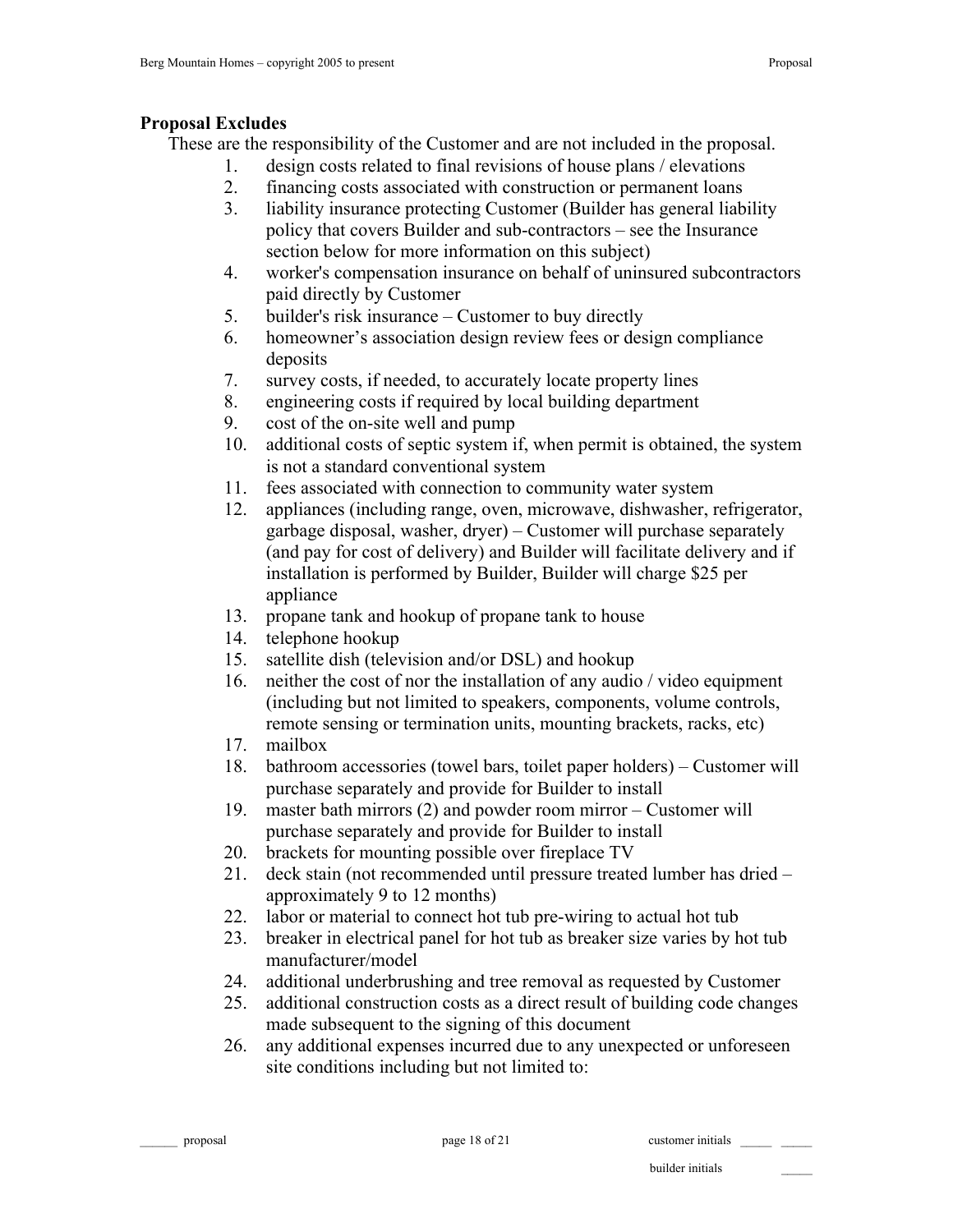- a. additional excavation expenses incurred due to any condition below the surface of the ground presenting unusual problems (such as undiggable rock / shale or the presence of springs / other water sources)
- b. additional costs if radon gas is discovered on site
- c. additional cost for water filtration, if needed or desired
- 27. any additional expenses incurred due to force majuere (extraordinary events or circumstances beyond the control of Builder such as war, crime or "Acts of God" including but not limited to earthquake, floods, lighting, landslides, etc.)

proposal page 19 of 21 customer initials  $\frac{1}{2}$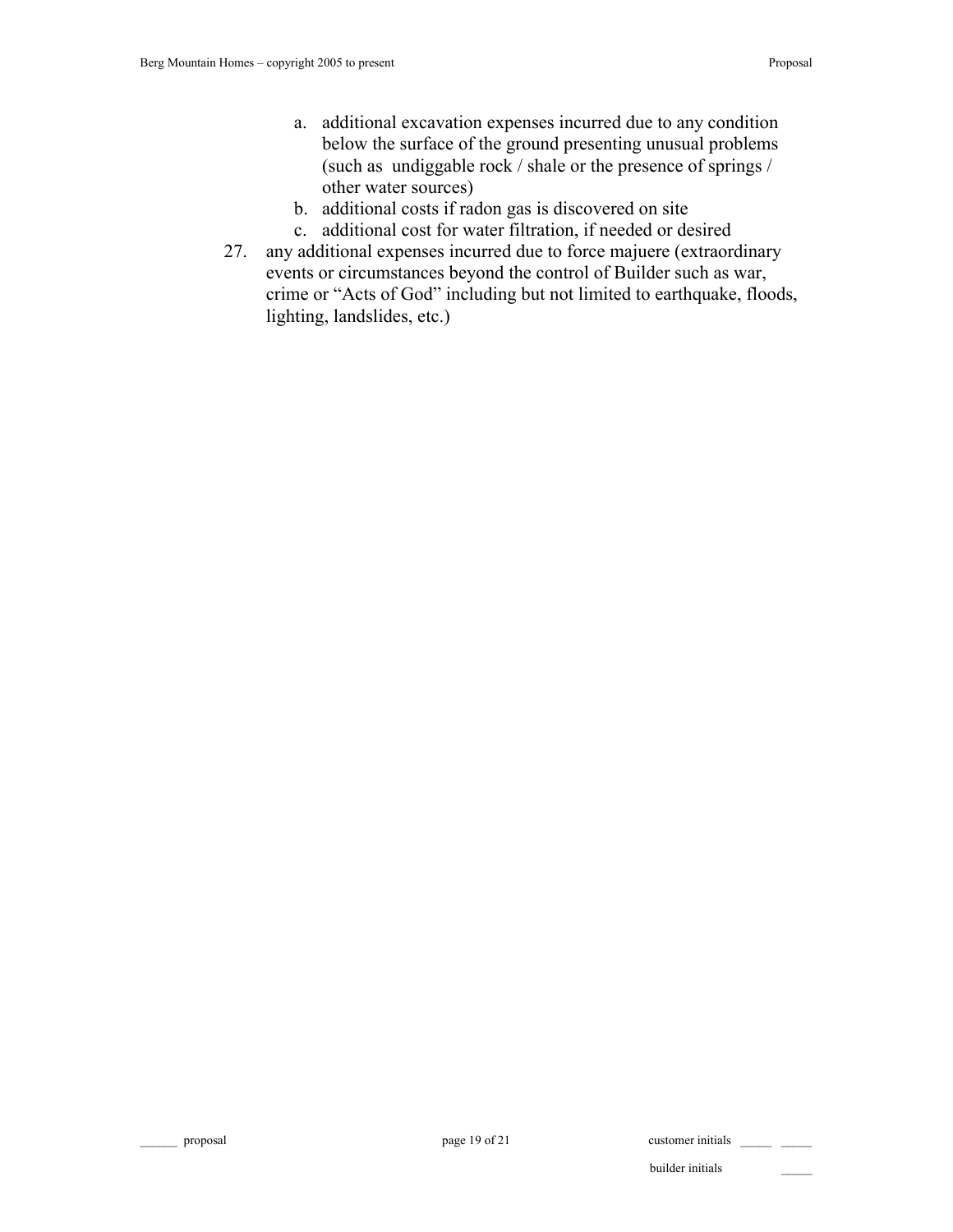#### **Allowance Recap**

- 1. per schedule concrete retaining walls
- 2. \$ landscaping
- 3. \$ interior doors
- 4. \$ exterior doors
- 5. \$\_\_\_\_\_ windows
- 6. \$ door hardware
- 7. \$ appliances
- 8. \$ cabinetry, including:
	- a. \$ kitchen
		- b. \$ master bath
	- c. \$\_\_\_\_\_ guest baths
	- d. \$\_\_\_\_\_ powder room
	- e. \$\_\_\_\_\_ laundry room
	- f. \$ built-ins
- 9. \$ countertops, including:
	- a. \$ kitchen
	- b. \$ master bath
	- c. \$ guest baths
	- d. \$\_\_\_\_\_ powder room
	- e. \$\_\_\_\_\_ laundry room
	- f. \$ built-ins
- 10. \$ bathroom accessories
- 11. \$ bathroom mirrors
- 12. \$ tile and grout, including:
	- a. \$ flooring
	- b. \$  $_k$  kitchen backsplash
	- c. \$ master bath tub and shower
	- d. \$ guest baths tub and shower
- 13. \$ wood flooring
- 14. \$ carpet
- 15. \$\_\_\_\_\_ plumbing fixtures (excluding tubs/showers)
- 16. \$ tubs/showers
- 17. \$ lights and fans (exclusive of Builder provided items)
- 18. \$ fireplaces
- 19. \$ fireplace masonry

Note: all allowances include tax and delivery

#### **Warranty, Insurance and Change Order Policies**

Please note the following Berg Mountain Home policies:

Warranty – all Berg Mountain Homes come with an 18 month warranty.